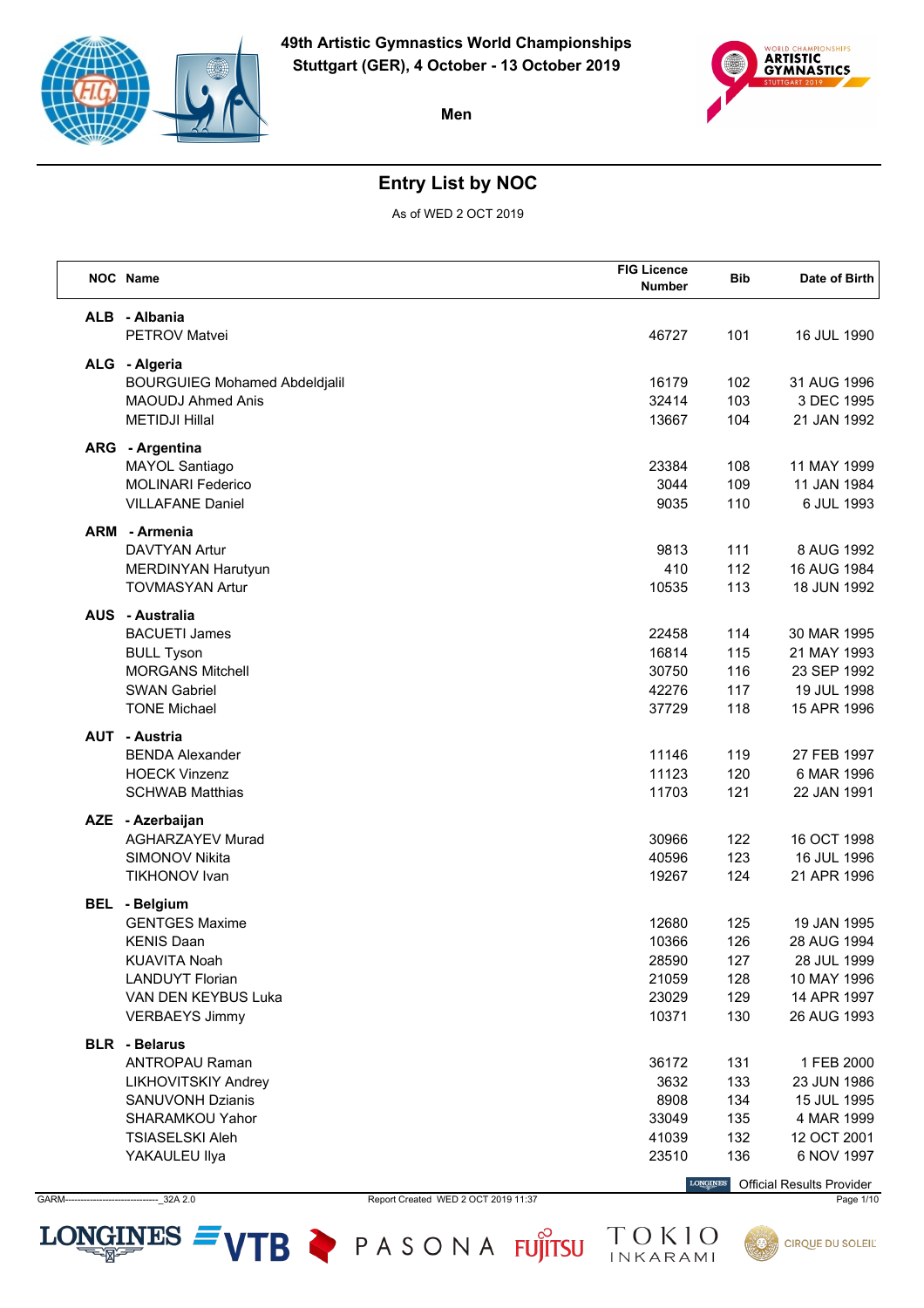



## **Entry List by NOC**

As of WED 2 OCT 2019

| NOC Name                                     | <b>FIG Licence</b><br><b>Number</b> | Bib        | Date of Birth                                            |
|----------------------------------------------|-------------------------------------|------------|----------------------------------------------------------|
| <b>BRA</b> - Brazil                          |                                     |            |                                                          |
| <b>BARRETTO JUNIOR Francisco</b>             | 12012                               | 137        | 31 OCT 1989                                              |
| DE SOUZA BITENCOURT Lucas                    | 12610                               | 138        | 12 MAR 1994                                              |
| <b>MARIANO Arthur</b>                        | 12026                               | 139        | 18 SEP 1993                                              |
| SOUZA Caio                                   | 12029                               | 140        | 12 SEP 1993                                              |
| SOUZA Leonardo                               | 25261                               | 141        | 25 AUG 1995                                              |
| <b>ZANETTI Arthur</b>                        | 6404                                | 142        | 16 APR 1990                                              |
| <b>BUL</b> - Bulgaria                        |                                     |            |                                                          |
| ALEKSANDROV Yordan                           | 15045                               | 143        | 20 AUG 1995                                              |
| <b>HUDDLESTON David</b>                      | 28852                               | 144        | 9 AUG 2000                                               |
| CAN - Canada                                 |                                     |            |                                                          |
| <b>COURNOYER Rene</b>                        | 23755                               | 145        | 23 APR 1997                                              |
| <b>EMARD William</b>                         | 34623                               | 146        | 17 MAR 2000                                              |
| <b>KARSTADT Justin</b>                       | 28723                               | 147        | 18 APR 1997                                              |
| PATERSON Cory<br><b>PAYNE Jackson</b>        | 14819                               | 148        | 24 MAY 1995                                              |
| <b>ZAKUTNEY Samuel</b>                       | 8697                                | 149        | 8 NOV 1991                                               |
|                                              | 28811                               | 150        | 6 OCT 1998                                               |
| CHI - Chile                                  |                                     |            |                                                          |
| ALVAREZ Joel                                 | 12524                               | 151        | 7 DEC 1995                                               |
| <b>GONZALEZ Tomas</b>                        | 3335                                | 152        | 22 NOV 1985                                              |
| <b>CHN</b> - People's Republic of China      |                                     |            |                                                          |
| <b>DENG Shudi</b>                            | 16393                               | 153        | 10 SEP 1991                                              |
| LIN Chaopan                                  | 20886                               | 154        | 27 AUG 1995                                              |
| SUN Wei                                      | 33368                               | 155        | 12 AUG 1995                                              |
| <b>XIAO Ruoteng</b>                          | 20937                               | 156        | 30 JAN 1996                                              |
| YOU Hao                                      | 22896                               | 157        | 26 APR 1992                                              |
| ZOU Jingyuan                                 | 29198                               | 158        | 3 JAN 1998                                               |
| COL - Colombia<br><b>CALVO Carlos</b>        | 18393                               | 159        | 13 OCT 1994                                              |
| <b>MARTINEZ Manuel</b>                       | 33043                               | 393        | 13 MAR 1999                                              |
| <b>MARTINEZ MORENO Andres</b>                | 22051                               | 160        | 3 APR 1997                                               |
|                                              |                                     |            |                                                          |
| <b>CRC</b> - Costa Rica<br><b>SOTO Tarik</b> |                                     |            | 31 JAN 1994                                              |
| <b>VALVERDE Andres</b>                       | 14646<br>17793                      | 161<br>162 | 23 MAY 1996                                              |
|                                              |                                     |            |                                                          |
| CRO - Croatia                                |                                     |            |                                                          |
| <b>NEMCANIN Mauro</b>                        | 35965                               | 165        | 18 JAN 2000                                              |
| <b>SELIGMAN Robert</b><br><b>SRBIC Tin</b>   | 1164                                | 163<br>164 | 1 MAY 1986<br>11 SEP 1996                                |
|                                              | 21548                               |            |                                                          |
| CUB - Cuba<br><b>LARDUET Manrique</b>        | 12347                               | 166        | 10 JUL 1996                                              |
| <b>LERU Randy</b>                            | 12353                               | 167        | 7 NOV 1995                                               |
| ROSENDI TORRECILLA Rafael                    | 12327                               | 168        | 7 MAR 1994                                               |
|                                              |                                     |            | <b>LONGINES</b> $O(f_1, \ldots, f_n)$ $D_2, \ldots, D_n$ |

GARM------------------------------\_32A 2.0 Report Created WED 2 OCT 2019 11:37 Page 2/10

LONGINES  $=$  VTB  $\geq$  PASONA FUJITSU

Official Results Provider

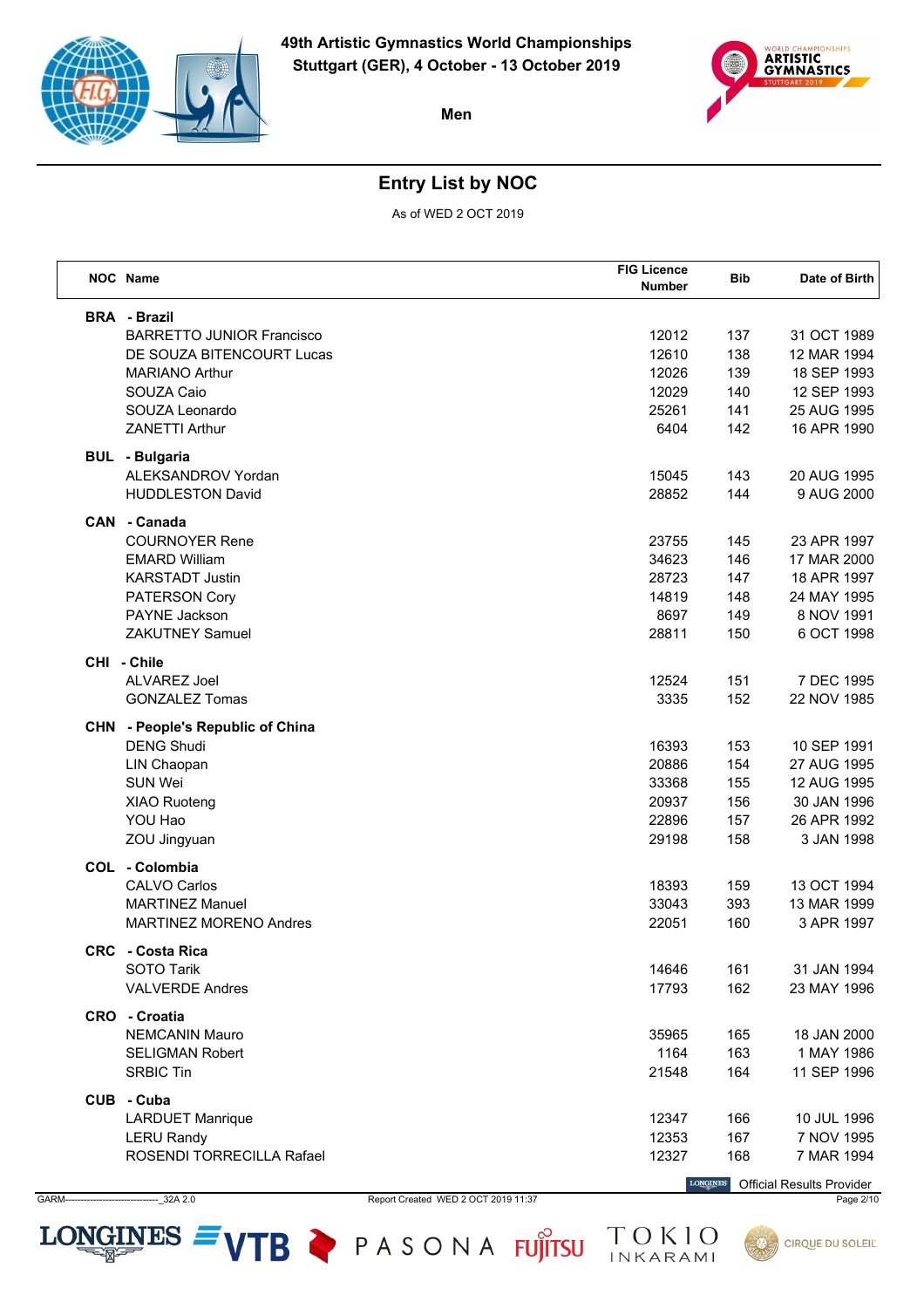



## **Entry List by NOC**

As of WED 2 OCT 2019

| NOC Name                        | <b>FIG Licence</b><br><b>Number</b> | <b>Bib</b> | Date of Birth |
|---------------------------------|-------------------------------------|------------|---------------|
| CYP - Cyprus                    |                                     |            |               |
| <b>GEORGIOU Ilias</b>           | 29890                               | 170        | 29 JUN 1999   |
| <b>GEORGIOU Marios</b>          | 21180                               | 169        | 10 NOV 1997   |
| NICOLAOU Tom                    | 30165                               | 171        | 18 SEP 1998   |
| <b>CZE</b> - Czech Republic     |                                     |            |               |
| <b>CERNY Frantisek</b>          | 29907                               | 173        | 23 OCT 1998   |
| <b>JESSEN David</b>             | 22821                               | 172        | 5 DEC 1996    |
| RADOVESNICKY Daniel             | 10739                               | 174        | 12 MAY 1994   |
| <b>DEN</b> - Denmark            |                                     |            |               |
| <b>BUUS Jacob</b>               | 21022                               | 175        | 17 SEP 1994   |
| FUGLSIG Joao                    | 13673                               | 176        | 5 NOV 1991    |
| <b>RIISBERG Christian</b>       | 36194                               | 177        | 21 JUL 1999   |
| <b>DOM</b> - Dominican Republic |                                     |            |               |
| NIN REYES Audrys                | 16893                               | 178        | 2 JAN 1995    |
| ECU - Ecuador                   |                                     |            |               |
| ABAD GODOY Juan Jose            | 17794                               | 179        | 4 APR 1989    |
| <b>CHIRIBOGA Israel</b>         | 24180                               | 180        | 1 FEB 1998    |
| EGY - Egypt                     |                                     |            |               |
| <b>AFIFY Mohamed</b>            | 35620                               | 181        | 10 NOV 2001   |
| <b>MOUBARAK Mohamed</b>         | 20120                               | 182        | 22 OCT 1997   |
| <b>ZAHRAN Ali</b>               | 16152                               | 183        | 21 AUG 1989   |
| <b>ESA</b> - El Salvador        |                                     |            |               |
| <b>CHICAS Fabio</b>             | 34227                               | 184        | 20 JAN 2000   |
| ESP - Spain                     |                                     |            |               |
| <b>ABAD Nestor</b>              | 9877                                | 185        | 29 MAR 1993   |
| <b>DIALLO Thierno</b>           | 34824                               | 186        | 22 NOV 2000   |
| <b>MIR Nicolau</b>              | 32495                               | 187        | 10 MAY 2000   |
| PLATA Joel                      | 21410                               | 188        | 20 MAR 1998   |
| <b>VERA Adria</b>               | 21366                               | 189        | 15 JAN 1996   |
| ZAPATA Rayderley                | 28614                               | 190        | 26 MAY 1993   |
| FIN - Finland                   |                                     |            |               |
| <b>KIRMES Oskar</b>             | 18809                               | 191        | 19 DEC 1995   |
| <b>KIRMES Robert</b>            | 36222                               | 192        | 15 JAN 2000   |
| <b>KOSKI Elias</b>              | 33204                               | 193        | 24 DEC 1999   |
| MIKKOLA Eeli                    | 41454                               | 194        | 10 MAR 2000   |
| <b>PALMROTH Patrick</b>         | 29663                               | 195        | 8 AUG 1999    |
| SORAVUO Emil                    | 21622                               | 196        | 28 MAR 1997   |

GARM------------------------------\_32A 2.0 Report Created WED 2 OCT 2019 11:37 Page 3/10

LONGINES  $=$  VTB  $\triangleright$  PASONA FUJITSU

 $\label{eq:conformal} \begin{minipage}{.4\linewidth} \textbf{LONGINES} \end{minipage}$ Official Results Provider

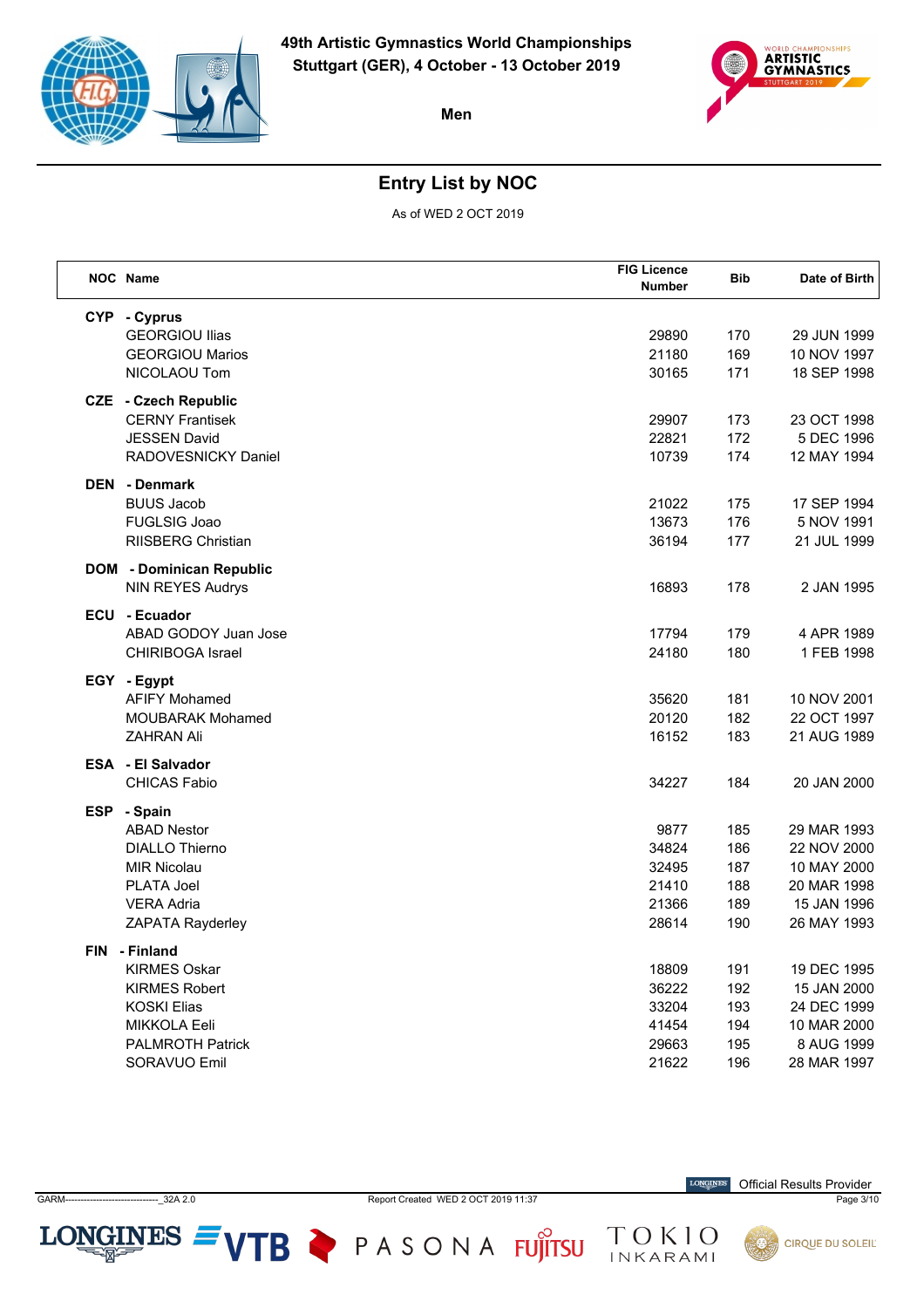



# **Entry List by NOC**

As of WED 2 OCT 2019

| <b>NOC</b> Name                                       |                                     | <b>FIG Licence</b><br>Number | <b>Bib</b>      | Date of Birth                    |
|-------------------------------------------------------|-------------------------------------|------------------------------|-----------------|----------------------------------|
| <b>FRA</b> - France                                   |                                     |                              |                 |                                  |
| <b>AIT SAID Samir</b>                                 |                                     | 5386                         | 197             | 1 NOV 1989                       |
| <b>ANTONIOTTI Kevin</b>                               |                                     | 5387                         | 199             | 14 APR 1989                      |
| <b>BORELLO Antoine</b>                                |                                     | 19166                        | 198             | 11 OCT 1994                      |
| <b>FRASCA Loris</b>                                   |                                     | 38077                        | 200             | 3 JUL 1995                       |
| <b>SALEUR Julien</b>                                  |                                     | 48897                        | 201             | 21 DEC 1991                      |
| <b>TOMMASONE Cyril</b>                                |                                     | 3567                         | 202             | 4 JUL 1987                       |
| <b>GBR</b> - Great Britain                            |                                     |                              |                 |                                  |
| <b>CUNNINGHAM Dominick</b>                            |                                     | 14451                        | 203             | 9 MAY 1995                       |
| <b>FRASER Joe</b>                                     |                                     | 25156                        | 204             | 6 DEC 1998                       |
| <b>HALL James</b>                                     |                                     | 14464                        | 205             | 6 OCT 1995                       |
| REGINI-MORAN Giarnni                                  |                                     | 25199                        | 206             | 2 AUG 1998                       |
| <b>TULLOCH Courtney</b>                               |                                     | 14493                        | 207             | 6 OCT 1995                       |
| <b>WHITLOCK Max</b>                                   |                                     | 14488                        | 208             | 13 JAN 1993                      |
| GEO - Georgia<br>JIMSHELEISHVILI Ioane                |                                     | 25394                        | 210             | 23 AUG 1999                      |
| <b>KUZOVKOV Konstantin</b>                            |                                     | 38104                        | 211             | 27 DEC 1996                      |
| SITCHINAVA Bidzina                                    |                                     | 25395                        | 209             | 14 JUN 2000                      |
|                                                       |                                     |                              |                 |                                  |
| <b>GER</b> - Germany<br><b>DAUSER Lukas</b>           |                                     | 8803                         | 212             | 15 JUN 1993                      |
| <b>HERDER Philipp</b>                                 |                                     | 14346                        | 213             | 21 OCT 1992                      |
| <b>KLESSING Nick</b>                                  |                                     | 28442                        | 214             | 14 JAN 1998                      |
| <b>REMUTA Felix</b>                                   |                                     | 28445                        | 215             | 6 JAN 1998                       |
| <b>RIDA Karim</b>                                     |                                     | 31652                        | 216             | 25 FEB 2000                      |
| <b>TOBA Andreas</b>                                   |                                     | 8783                         | 217             | 7 OCT 1990                       |
| <b>GRE</b> - Greece                                   |                                     |                              |                 |                                  |
| <b>ILIOPOULOS Nikolaos</b>                            |                                     | 10984                        | 218             | 21 DEC 1993                      |
| <b>KONSTANTINIDIS Konstantinos</b>                    |                                     | 16601                        | 219             | 14 FEB 1992                      |
| <b>PETROUNIAS Eleftherios</b>                         |                                     | 8709                         | 220             | 30 NOV 1990                      |
| <b>GUA - Guatemala</b>                                |                                     |                              |                 |                                  |
| RUBIO Abellino                                        |                                     | 44382                        | 221             | 27 JUN 1997                      |
| VEGA LOPEZ Jorge                                      |                                     | 8876                         | 222             | 15 JUL 1995                      |
| HKG - Hong Kong, China                                |                                     |                              |                 |                                  |
| JIM Man Hin                                           |                                     | 10077                        | 223             | 8 AUG 1991                       |
| NG Kiu Chung                                          |                                     | 10066                        | 224             | 6 SEP 1991                       |
| <b>SHEK Wai Hung</b>                                  |                                     | 10060                        | 225             | 10 OCT 1991                      |
| HUN - Hungary                                         |                                     |                              |                 |                                  |
| <b>BERKI Krisztian</b><br><b>CSORVASI Soma Laszlo</b> |                                     | 1160                         | 226             | 18 MAR 1985                      |
|                                                       |                                     | 25333                        | 227             | 16 FEB 1998                      |
| <b>MESZAROS Krisztofer</b>                            |                                     | 31602                        | 228             | 5 SEP 2001                       |
| SHEPPARD Ryan Macleod<br><b>TOMCSANYI Benedek</b>     |                                     | 33193<br>35626               | 229<br>230      | 17 OCT 1995<br>31 OCT 2001       |
| <b>VECSERNYES David</b>                               |                                     | 14378                        | 231             | 22 MAR 1991                      |
|                                                       |                                     |                              | <b>LONGINES</b> | <b>Official Results Provider</b> |
| $-232A2.0$                                            | Report Created WED 2 OCT 2019 11:37 |                              |                 | Page 4/10                        |

 $-32A2.0$ GARM

Report Created WED 2 OCT 2019 11:37

LONGINES  $=$  VTB  $\geq$  PASONA FUJITSU

**CIRQUE DU SOLEIL**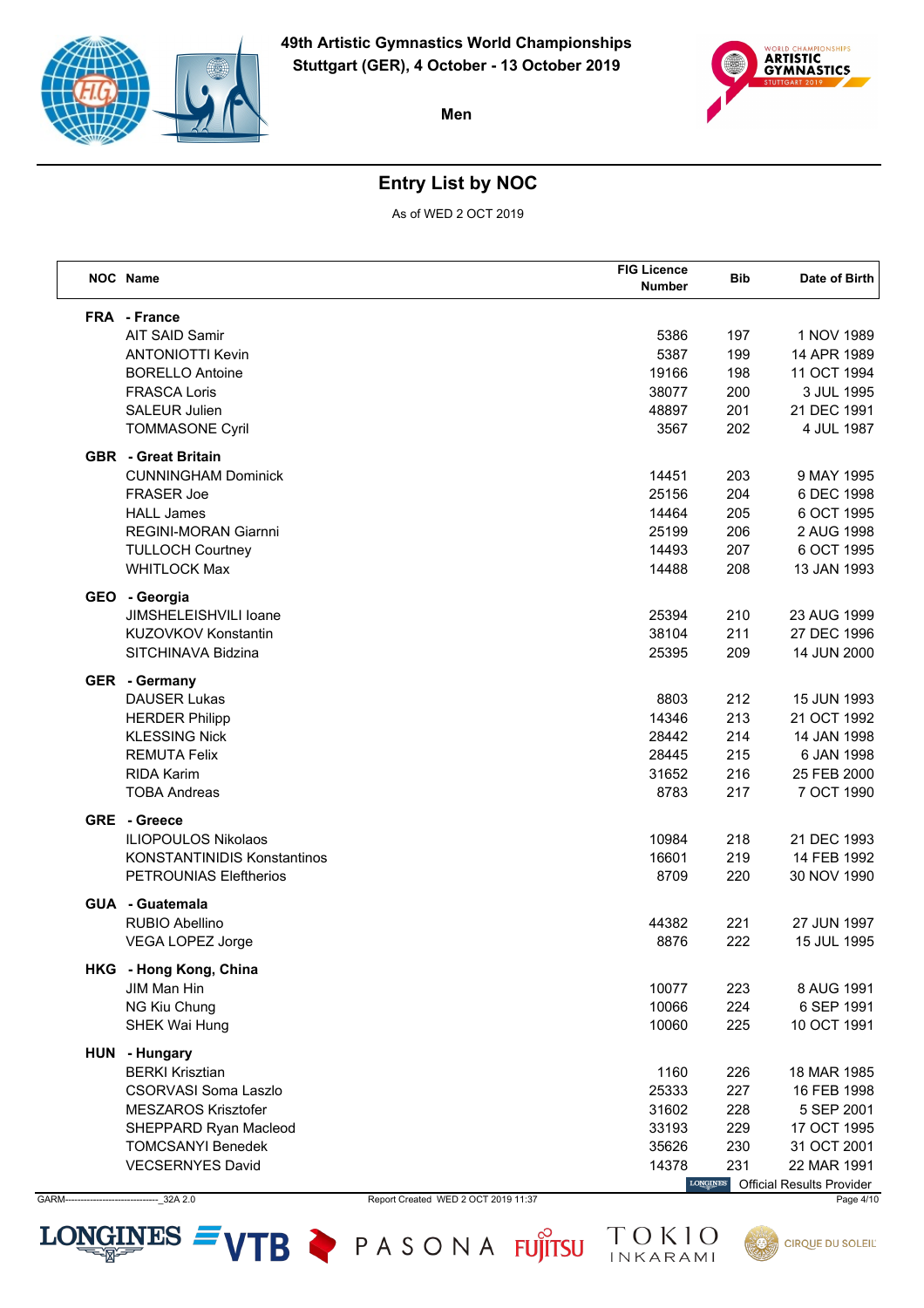



## **Entry List by NOC**

As of WED 2 OCT 2019

| NOC Name                          | <b>FIG Licence</b><br><b>Number</b> | <b>Bib</b> | Date of Birth              |
|-----------------------------------|-------------------------------------|------------|----------------------------|
| INA - Indonesia                   |                                     |            |                            |
| PRAYOKO Agus                      | 19263                               | 232        | 4 MAY 1989                 |
| IND - India                       |                                     |            |                            |
| <b>KUMAR Ashish</b>               | 9968                                | 233        | 26 NOV 1990                |
| RANA Aditya                       | 10355                               | 234        | 28 JUN 1991                |
| SINGH Yogeshwar                   | 42377                               | 235        | 26 APR 1997                |
| IRI - Islamic Republic of Iran    |                                     |            |                            |
| AHMAD KOHANI Mahdi                | 37135                               | 236        | 13 OCT 1997                |
| <b>KEIKHA Saeedreza</b>           | 19509                               | 237        | 30 NOV 1988                |
| IRL - Ireland                     |                                     |            |                            |
| <b>MCCLENAGHAN Rhys</b>           | 30167                               | 238        | 21 JUL 1999                |
| STEELE Adam                       | 36186                               | 239        | 12 SEP 1997                |
| ISL - Iceland                     |                                     |            |                            |
| <b>GUDMUNDSSON Martin</b>         | 34946                               | 240        | 29 JAN 2001                |
| REINHARDSSON Valgard              | 21353                               | 241        | 8 OCT 1996                 |
| ISR - Israel                      |                                     |            |                            |
| <b>DOLGOPYAT Artem</b>            | 21437                               | 242        | 16 JUN 1997                |
| <b>MEDVEDEV Andrey</b>            | 6033                                | 243        | 6 APR 1990                 |
| <b>SHATILOV Alexander</b>         | 3591                                | 244        | 22 MAR 1987                |
| ITA - Italy                       |                                     |            |                            |
| <b>BARTOLINI Nicola</b>           | 16155                               | 245        | 7 FEB 1996                 |
| <b>EDALLI Ludovico</b>            | 14922                               | 246        | 18 DEC 1993                |
| LODADIO Marco                     | 14914                               | 247        | 24 MAR 1992                |
| <b>MACCHINI Carlo</b>             | 14989                               | 248        | 5 MAY 1996                 |
| MOZZATO Niccolo                   | 32502                               | 249        | 13 MAR 2000                |
| RUSSO Andrea                      | 18813                               | 250        | 12 MAR 1997                |
| JAM<br>- Jamaica                  |                                     |            |                            |
| <b>BECKFORD Reiss</b>             | 14445                               | 251        | 17 FEB 1992                |
| <b>FAULK Caleb</b>                | 32171                               | 252        | 8 OCT 1993                 |
| <b>REID Michael</b>               | 41894                               | 253        | 17 DEC 1992                |
| JOR - Jordan                      |                                     |            |                            |
| ABU AL SOUD Ahmad                 | 14850                               | 254        | 5 JUL 1995                 |
| AL-HMOOD Majdi<br>NAGHOUJ Saleem  | 14848<br>31183                      | 255<br>256 | 21 FEB 1996<br>24 DEC 2000 |
|                                   |                                     |            |                            |
| JPN<br>- Japan                    |                                     |            |                            |
| <b>HASHIMOTO Daiki</b>            | 42987                               | 257        | 7 AUG 2001                 |
| KAMOTO Yuya<br><b>KAYA Kazuma</b> | 17736<br>31640                      | 258<br>259 | 14 SEP 1994<br>19 NOV 1996 |
| NONOMURA Shogo                    | 14824                               | 260        | 16 AUG 1993                |
| <b>TANIGAWA Kakeru</b>            | 29562                               | 261        | 15 FEB 1999                |
| <b>TANIGAWA Wataru</b>            | 31641                               | 262        | 23 JUL 1996                |
|                                   |                                     |            |                            |

GARM------------------------------\_32A 2.0 Report Created WED 2 OCT 2019 11:37 Page 5/10

LONGINES  $=$  VTB  $\triangleright$  PASONA FUJITSU

 $\label{eq:conformal} \begin{minipage}{.4\linewidth} \textbf{LONGINES} \end{minipage}$ Official Results Provider

TOKIO<br>INKARAMI

**CIRQUE DU SOLEIL**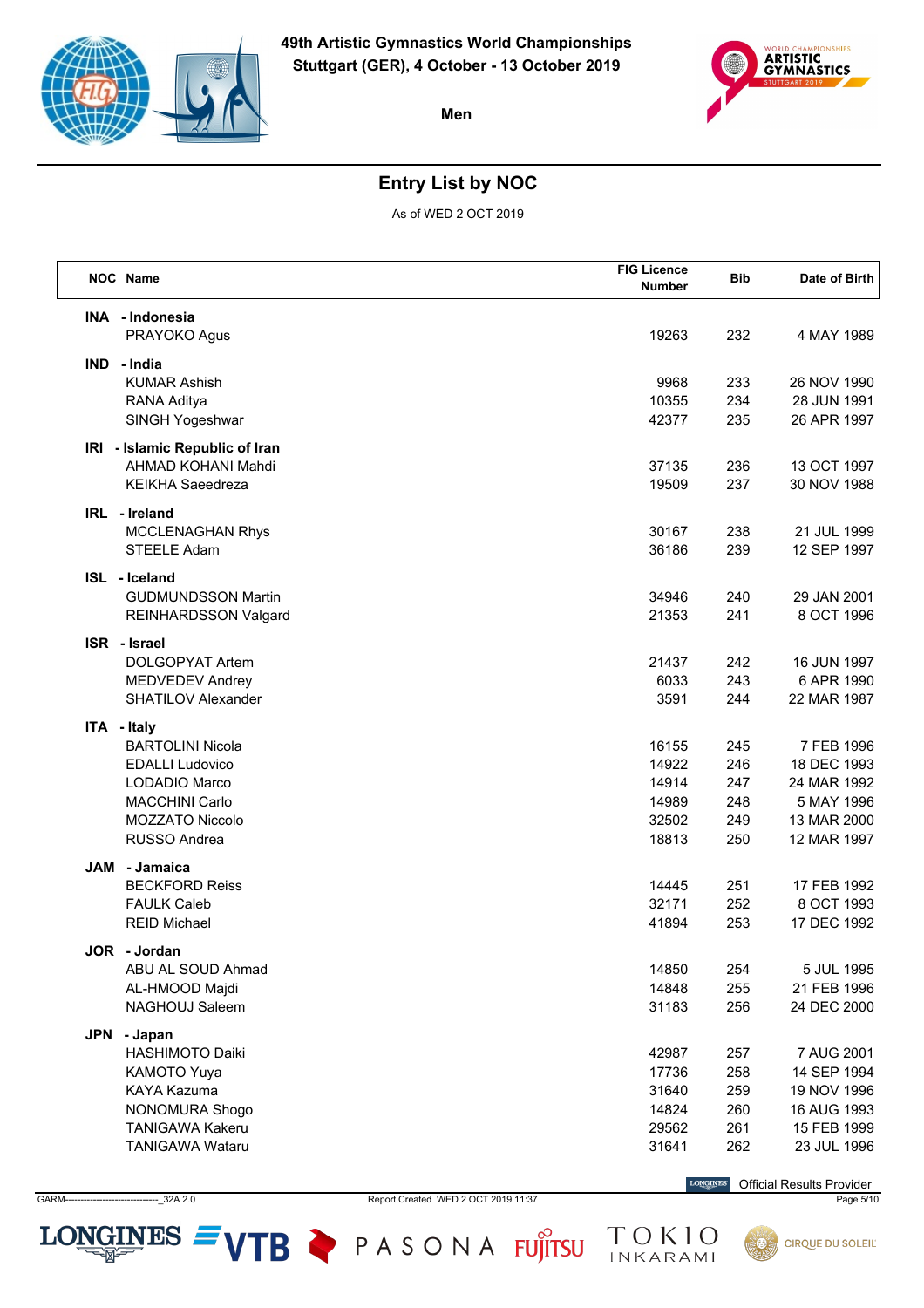



## **Entry List by NOC**

As of WED 2 OCT 2019

| <b>NOC</b> Name                | <b>FIG Licence</b><br><b>Number</b> | <b>Bib</b> | Date of Birth |
|--------------------------------|-------------------------------------|------------|---------------|
| KAZ - Kazakhstan               |                                     |            |               |
| AZIZOV Ilyas                   | 31800                               | 263        | 7 DEC 1999    |
| <b>JANTYKOV Yerbol</b>         | 28556                               | 264        | 11 JUL 1998   |
| <b>KARIMI Milad</b>            | 28587                               | 265        | 21 JUN 1999   |
| <b>KURBANOV Nariman</b>        | 38102                               | 266        | 6 DEC 1997    |
| MUSSAYEV Akim                  | 29140                               | 267        | 28 AUG 1999   |
| <b>NABIYEV Farukh</b>          | 38191                               | 268        | 15 APR 2001   |
| <b>KOR</b> - Republic of Korea |                                     |            |               |
| <b>BAE Garam</b>               | 15924                               | 269        | 11 NOV 1992   |
| <b>KIM Hansol</b>              | 20952                               | 270        | 29 DEC 1995   |
| LEE Junghyo                    | 40855                               | 272        | 13 DEC 1997   |
| LEE Junho                      | 20949                               | 271        | 22 OCT 1995   |
| <b>PARK Minsoo</b>             | 22243                               | 273        | 21 NOV 1994   |
| <b>YANG Hakseon</b>            | 15925                               | 274        | 6 DEC 1992    |
| <b>KUW</b> - Kuwait            |                                     |            |               |
| <b>ALDERIWISH Meshari</b>      | 29409                               | 275        | 12 MAR 1999   |
| <b>ALJAFAR Ali</b>             | 48552                               | 276        | 18 NOV 2001   |
| <b>ALSUBAIEI Sabah</b>         | 49495                               | 277        | 10 OCT 2000   |
| LAT - Latvia                   |                                     |            |               |
| <b>IVANOVS Olegs</b>           | 35430                               | 278        | 18 JAN 2001   |
| <b>KARDASOVS Vitalijs</b>      | 5343                                | 279        | 16 AUG 1984   |
| <b>TRAMS Rihards</b>           | 29958                               | 280        | 16 MAR 1998   |
| LTU - Lithuania                |                                     |            |               |
| <b>KUZMICKAS Tomas</b>         | 5672                                | 282        | 14 FEB 1996   |
| <b>TVOROGAL Robert</b>         | 5665                                | 283        | 5 OCT 1994    |
| <b>MAR</b> - Morocco           |                                     |            |               |
| <b>BOUANANE Nahel Clement</b>  | 46777                               | 284        | 26 OCT 1998   |
| <b>ZOUHAIR Nabil</b>           | 44924                               | 285        | 9 JAN 1998    |
| MAS - Malaysia                 |                                     |            |               |
| LOO Phay Xing                  | 29290                               | 286        | 28 SEP 1997   |
| MEX - Mexico                   |                                     |            |               |
| <b>CORRAL Daniel</b>           | 6055                                | 287        | 25 JAN 1990   |
| DE LUNA Fabian                 | 22892                               | 288        | 23 SEP 1996   |
| <b>NUNEZ Isaac</b>             | 32919                               | 289        | 29 DEC 1999   |
| MGL - Mongolia                 |                                     |            |               |
| ALTANSUKH Enkhtulga            | 28712                               | 290        | 3 OCT 1997    |
| MON - Monaco                   |                                     |            |               |
| <b>CROVETTO Kevin</b>          | 16003                               | 291        | 10 JUN 1992   |
|                                |                                     |            |               |

GARM  $-22A2.0$  Report Created WED 2 OCT 2019 11:37

LONGINES  $=$  VTB  $\triangleright$  PASONA FUJITSU

 $\label{eq:conformal} \begin{minipage}{.4\linewidth} \textbf{LONGINES} \end{minipage}$ **Official Results Provider** 

TOKIO

Page 6/10

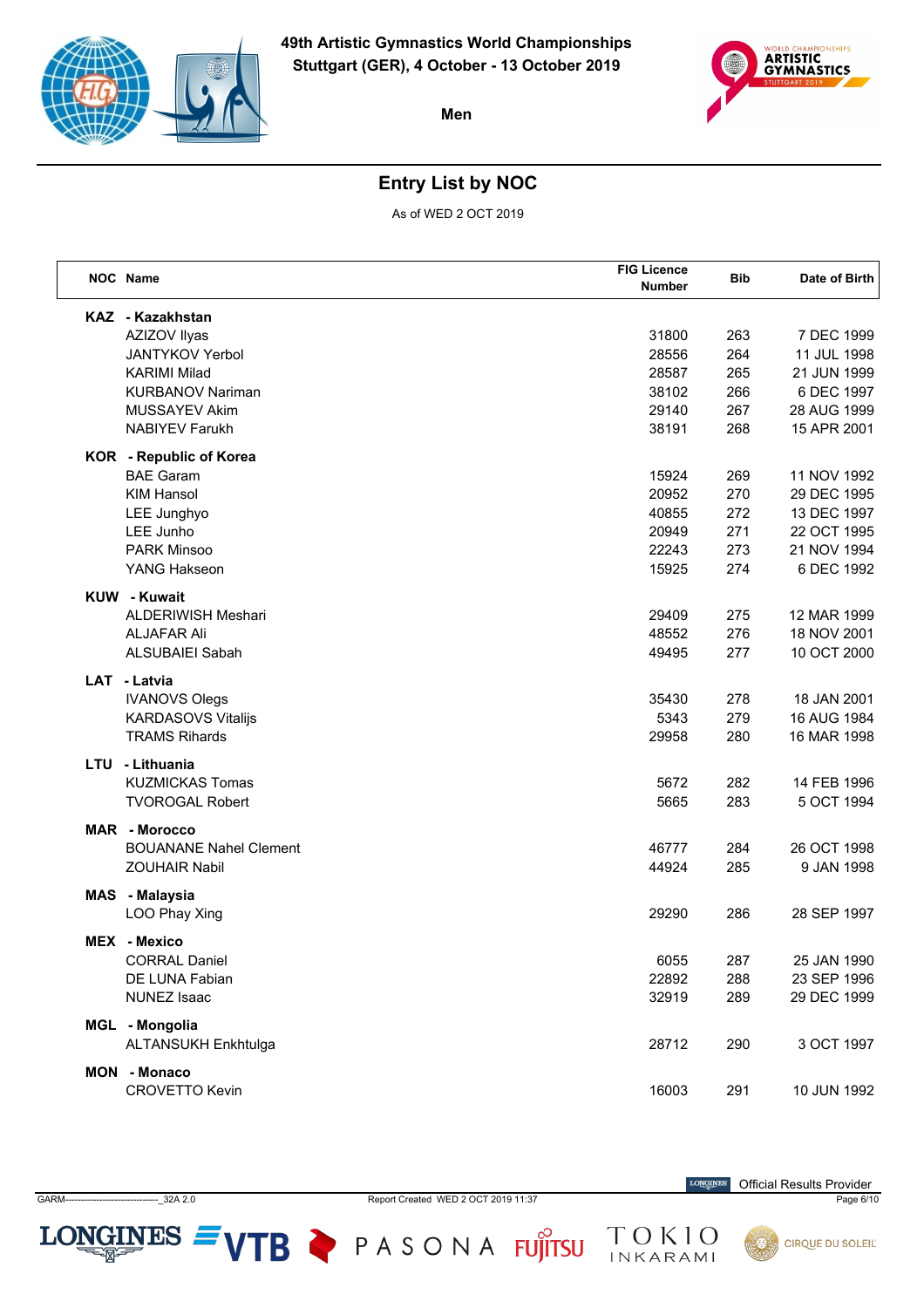



## **Entry List by NOC**

As of WED 2 OCT 2019

| <b>NED</b> - Netherlands<br><b>BLETTERMAN Michel</b><br>12927<br>292<br>14 FEB 1992<br>6307<br>293<br>DEURLOO Bart<br>23 FEB 1991<br><b>LOUWIJE Bram</b><br>10359<br>295<br>29 AUG 1994<br>296<br><b>RIJKEN Frank</b><br>15202<br>24 NOV 1996<br>297<br>31 OCT 1995<br><b>SCHMIDT Casimir</b><br>12931<br>294<br>ZONDERLAND Epke<br>1604<br>16 APR 1986<br>NGR - Nigeria<br><b>EKE Uche</b><br>390<br>12 AUG 1997<br>42438<br>391<br><b>EKWEANI Solomon</b><br>48541<br>10 FEB 1999<br>48531<br>392<br>26 DEC 1993<br><b>OKOSUN Prosper</b><br>NOR - Norway<br><b>GADDERUD Theodor</b><br>32579<br>298<br>3 MAR 2001<br><b>GIACHINO Pietro</b><br>19020<br>299<br>26 FEB 1995<br><b>HEGGEMSNES Sofus</b><br>30217<br>300<br>13 JUL 1999<br>303<br><b>JOHNSEN Fredrik</b><br>22943<br>14 APR 1999<br><b>KALVOE Odin</b><br>16682<br>301<br>19 NOV 1995<br><b>SKJERAHAUG Stian</b><br>13417<br>302<br>8 MAR 1992<br>NZL - New Zealand<br><b>DYSON Devy</b><br>32777<br>304<br>16 NOV 1993<br><b>KOUDINOV Mikhail</b><br>6222<br>305<br>23 JUN 1991<br>PER - Peru<br><b>AGUERO Daniel</b><br>22028<br>306<br>1 SEP 1997<br>19751<br><b>LEON PRADO Arian</b><br>307<br>6 MAR 1996<br><b>MORETO Jesus</b><br>23844<br>308<br>3 FEB 1999<br>PHI - Philippines<br><b>YULO Carlos Edriel</b><br>28919<br>309<br>16 FEB 2000<br>POL - Poland<br><b>BORKOWSKI Lukasz</b><br>10019<br>310<br>26 SEP 1993<br>311<br><b>SASNAL Filip</b><br>23002<br>5 APR 1997<br><b>WEGLARZ Dawid</b><br>29626<br>312<br>27 OCT 1997<br>POR - Portugal<br><b>AGUIAR BARBOSA Petrix Stevan</b><br>12013<br>313<br>5 MAR 1992<br>ALMEIDA Bernardo<br>21092<br>314<br>25 NOV 1996<br>PRK - Democratic People's Republic of Korea<br>28<br>315<br>21 JAN 1985<br>RI Se Gwang<br>RI Wi Chol<br>316<br>10 APR 1996<br>40748<br><b>PUR - Puerto Rico</b><br>COTTO Isaac Jose<br>33102<br>30 JUN 1998<br>317<br>LOPEZ Jose<br>30748<br>318<br>21 JUL 1997 | <b>NOC</b> Name    | <b>FIG Licence</b><br>Number | <b>Bib</b> | Date of Birth |
|------------------------------------------------------------------------------------------------------------------------------------------------------------------------------------------------------------------------------------------------------------------------------------------------------------------------------------------------------------------------------------------------------------------------------------------------------------------------------------------------------------------------------------------------------------------------------------------------------------------------------------------------------------------------------------------------------------------------------------------------------------------------------------------------------------------------------------------------------------------------------------------------------------------------------------------------------------------------------------------------------------------------------------------------------------------------------------------------------------------------------------------------------------------------------------------------------------------------------------------------------------------------------------------------------------------------------------------------------------------------------------------------------------------------------------------------------------------------------------------------------------------------------------------------------------------------------------------------------------------------------------------------------------------------------------------------------------------------------------------------------------------------------------------------------------------------------------------------------------------------------------------------------------------------|--------------------|------------------------------|------------|---------------|
|                                                                                                                                                                                                                                                                                                                                                                                                                                                                                                                                                                                                                                                                                                                                                                                                                                                                                                                                                                                                                                                                                                                                                                                                                                                                                                                                                                                                                                                                                                                                                                                                                                                                                                                                                                                                                                                                                                                        |                    |                              |            |               |
|                                                                                                                                                                                                                                                                                                                                                                                                                                                                                                                                                                                                                                                                                                                                                                                                                                                                                                                                                                                                                                                                                                                                                                                                                                                                                                                                                                                                                                                                                                                                                                                                                                                                                                                                                                                                                                                                                                                        |                    |                              |            |               |
|                                                                                                                                                                                                                                                                                                                                                                                                                                                                                                                                                                                                                                                                                                                                                                                                                                                                                                                                                                                                                                                                                                                                                                                                                                                                                                                                                                                                                                                                                                                                                                                                                                                                                                                                                                                                                                                                                                                        |                    |                              |            |               |
|                                                                                                                                                                                                                                                                                                                                                                                                                                                                                                                                                                                                                                                                                                                                                                                                                                                                                                                                                                                                                                                                                                                                                                                                                                                                                                                                                                                                                                                                                                                                                                                                                                                                                                                                                                                                                                                                                                                        |                    |                              |            |               |
|                                                                                                                                                                                                                                                                                                                                                                                                                                                                                                                                                                                                                                                                                                                                                                                                                                                                                                                                                                                                                                                                                                                                                                                                                                                                                                                                                                                                                                                                                                                                                                                                                                                                                                                                                                                                                                                                                                                        |                    |                              |            |               |
|                                                                                                                                                                                                                                                                                                                                                                                                                                                                                                                                                                                                                                                                                                                                                                                                                                                                                                                                                                                                                                                                                                                                                                                                                                                                                                                                                                                                                                                                                                                                                                                                                                                                                                                                                                                                                                                                                                                        |                    |                              |            |               |
|                                                                                                                                                                                                                                                                                                                                                                                                                                                                                                                                                                                                                                                                                                                                                                                                                                                                                                                                                                                                                                                                                                                                                                                                                                                                                                                                                                                                                                                                                                                                                                                                                                                                                                                                                                                                                                                                                                                        |                    |                              |            |               |
|                                                                                                                                                                                                                                                                                                                                                                                                                                                                                                                                                                                                                                                                                                                                                                                                                                                                                                                                                                                                                                                                                                                                                                                                                                                                                                                                                                                                                                                                                                                                                                                                                                                                                                                                                                                                                                                                                                                        |                    |                              |            |               |
|                                                                                                                                                                                                                                                                                                                                                                                                                                                                                                                                                                                                                                                                                                                                                                                                                                                                                                                                                                                                                                                                                                                                                                                                                                                                                                                                                                                                                                                                                                                                                                                                                                                                                                                                                                                                                                                                                                                        |                    |                              |            |               |
|                                                                                                                                                                                                                                                                                                                                                                                                                                                                                                                                                                                                                                                                                                                                                                                                                                                                                                                                                                                                                                                                                                                                                                                                                                                                                                                                                                                                                                                                                                                                                                                                                                                                                                                                                                                                                                                                                                                        |                    |                              |            |               |
|                                                                                                                                                                                                                                                                                                                                                                                                                                                                                                                                                                                                                                                                                                                                                                                                                                                                                                                                                                                                                                                                                                                                                                                                                                                                                                                                                                                                                                                                                                                                                                                                                                                                                                                                                                                                                                                                                                                        |                    |                              |            |               |
|                                                                                                                                                                                                                                                                                                                                                                                                                                                                                                                                                                                                                                                                                                                                                                                                                                                                                                                                                                                                                                                                                                                                                                                                                                                                                                                                                                                                                                                                                                                                                                                                                                                                                                                                                                                                                                                                                                                        |                    |                              |            |               |
|                                                                                                                                                                                                                                                                                                                                                                                                                                                                                                                                                                                                                                                                                                                                                                                                                                                                                                                                                                                                                                                                                                                                                                                                                                                                                                                                                                                                                                                                                                                                                                                                                                                                                                                                                                                                                                                                                                                        |                    |                              |            |               |
|                                                                                                                                                                                                                                                                                                                                                                                                                                                                                                                                                                                                                                                                                                                                                                                                                                                                                                                                                                                                                                                                                                                                                                                                                                                                                                                                                                                                                                                                                                                                                                                                                                                                                                                                                                                                                                                                                                                        |                    |                              |            |               |
|                                                                                                                                                                                                                                                                                                                                                                                                                                                                                                                                                                                                                                                                                                                                                                                                                                                                                                                                                                                                                                                                                                                                                                                                                                                                                                                                                                                                                                                                                                                                                                                                                                                                                                                                                                                                                                                                                                                        |                    |                              |            |               |
|                                                                                                                                                                                                                                                                                                                                                                                                                                                                                                                                                                                                                                                                                                                                                                                                                                                                                                                                                                                                                                                                                                                                                                                                                                                                                                                                                                                                                                                                                                                                                                                                                                                                                                                                                                                                                                                                                                                        |                    |                              |            |               |
|                                                                                                                                                                                                                                                                                                                                                                                                                                                                                                                                                                                                                                                                                                                                                                                                                                                                                                                                                                                                                                                                                                                                                                                                                                                                                                                                                                                                                                                                                                                                                                                                                                                                                                                                                                                                                                                                                                                        |                    |                              |            |               |
|                                                                                                                                                                                                                                                                                                                                                                                                                                                                                                                                                                                                                                                                                                                                                                                                                                                                                                                                                                                                                                                                                                                                                                                                                                                                                                                                                                                                                                                                                                                                                                                                                                                                                                                                                                                                                                                                                                                        |                    |                              |            |               |
|                                                                                                                                                                                                                                                                                                                                                                                                                                                                                                                                                                                                                                                                                                                                                                                                                                                                                                                                                                                                                                                                                                                                                                                                                                                                                                                                                                                                                                                                                                                                                                                                                                                                                                                                                                                                                                                                                                                        |                    |                              |            |               |
|                                                                                                                                                                                                                                                                                                                                                                                                                                                                                                                                                                                                                                                                                                                                                                                                                                                                                                                                                                                                                                                                                                                                                                                                                                                                                                                                                                                                                                                                                                                                                                                                                                                                                                                                                                                                                                                                                                                        |                    |                              |            |               |
|                                                                                                                                                                                                                                                                                                                                                                                                                                                                                                                                                                                                                                                                                                                                                                                                                                                                                                                                                                                                                                                                                                                                                                                                                                                                                                                                                                                                                                                                                                                                                                                                                                                                                                                                                                                                                                                                                                                        |                    |                              |            |               |
|                                                                                                                                                                                                                                                                                                                                                                                                                                                                                                                                                                                                                                                                                                                                                                                                                                                                                                                                                                                                                                                                                                                                                                                                                                                                                                                                                                                                                                                                                                                                                                                                                                                                                                                                                                                                                                                                                                                        |                    |                              |            |               |
|                                                                                                                                                                                                                                                                                                                                                                                                                                                                                                                                                                                                                                                                                                                                                                                                                                                                                                                                                                                                                                                                                                                                                                                                                                                                                                                                                                                                                                                                                                                                                                                                                                                                                                                                                                                                                                                                                                                        |                    |                              |            |               |
|                                                                                                                                                                                                                                                                                                                                                                                                                                                                                                                                                                                                                                                                                                                                                                                                                                                                                                                                                                                                                                                                                                                                                                                                                                                                                                                                                                                                                                                                                                                                                                                                                                                                                                                                                                                                                                                                                                                        |                    |                              |            |               |
|                                                                                                                                                                                                                                                                                                                                                                                                                                                                                                                                                                                                                                                                                                                                                                                                                                                                                                                                                                                                                                                                                                                                                                                                                                                                                                                                                                                                                                                                                                                                                                                                                                                                                                                                                                                                                                                                                                                        |                    |                              |            |               |
|                                                                                                                                                                                                                                                                                                                                                                                                                                                                                                                                                                                                                                                                                                                                                                                                                                                                                                                                                                                                                                                                                                                                                                                                                                                                                                                                                                                                                                                                                                                                                                                                                                                                                                                                                                                                                                                                                                                        |                    |                              |            |               |
|                                                                                                                                                                                                                                                                                                                                                                                                                                                                                                                                                                                                                                                                                                                                                                                                                                                                                                                                                                                                                                                                                                                                                                                                                                                                                                                                                                                                                                                                                                                                                                                                                                                                                                                                                                                                                                                                                                                        |                    |                              |            |               |
|                                                                                                                                                                                                                                                                                                                                                                                                                                                                                                                                                                                                                                                                                                                                                                                                                                                                                                                                                                                                                                                                                                                                                                                                                                                                                                                                                                                                                                                                                                                                                                                                                                                                                                                                                                                                                                                                                                                        |                    |                              |            |               |
|                                                                                                                                                                                                                                                                                                                                                                                                                                                                                                                                                                                                                                                                                                                                                                                                                                                                                                                                                                                                                                                                                                                                                                                                                                                                                                                                                                                                                                                                                                                                                                                                                                                                                                                                                                                                                                                                                                                        |                    |                              |            |               |
|                                                                                                                                                                                                                                                                                                                                                                                                                                                                                                                                                                                                                                                                                                                                                                                                                                                                                                                                                                                                                                                                                                                                                                                                                                                                                                                                                                                                                                                                                                                                                                                                                                                                                                                                                                                                                                                                                                                        |                    |                              |            |               |
|                                                                                                                                                                                                                                                                                                                                                                                                                                                                                                                                                                                                                                                                                                                                                                                                                                                                                                                                                                                                                                                                                                                                                                                                                                                                                                                                                                                                                                                                                                                                                                                                                                                                                                                                                                                                                                                                                                                        |                    |                              |            |               |
|                                                                                                                                                                                                                                                                                                                                                                                                                                                                                                                                                                                                                                                                                                                                                                                                                                                                                                                                                                                                                                                                                                                                                                                                                                                                                                                                                                                                                                                                                                                                                                                                                                                                                                                                                                                                                                                                                                                        |                    |                              |            |               |
|                                                                                                                                                                                                                                                                                                                                                                                                                                                                                                                                                                                                                                                                                                                                                                                                                                                                                                                                                                                                                                                                                                                                                                                                                                                                                                                                                                                                                                                                                                                                                                                                                                                                                                                                                                                                                                                                                                                        |                    |                              |            |               |
|                                                                                                                                                                                                                                                                                                                                                                                                                                                                                                                                                                                                                                                                                                                                                                                                                                                                                                                                                                                                                                                                                                                                                                                                                                                                                                                                                                                                                                                                                                                                                                                                                                                                                                                                                                                                                                                                                                                        |                    |                              |            |               |
|                                                                                                                                                                                                                                                                                                                                                                                                                                                                                                                                                                                                                                                                                                                                                                                                                                                                                                                                                                                                                                                                                                                                                                                                                                                                                                                                                                                                                                                                                                                                                                                                                                                                                                                                                                                                                                                                                                                        |                    |                              |            |               |
|                                                                                                                                                                                                                                                                                                                                                                                                                                                                                                                                                                                                                                                                                                                                                                                                                                                                                                                                                                                                                                                                                                                                                                                                                                                                                                                                                                                                                                                                                                                                                                                                                                                                                                                                                                                                                                                                                                                        |                    |                              |            |               |
|                                                                                                                                                                                                                                                                                                                                                                                                                                                                                                                                                                                                                                                                                                                                                                                                                                                                                                                                                                                                                                                                                                                                                                                                                                                                                                                                                                                                                                                                                                                                                                                                                                                                                                                                                                                                                                                                                                                        |                    |                              |            |               |
|                                                                                                                                                                                                                                                                                                                                                                                                                                                                                                                                                                                                                                                                                                                                                                                                                                                                                                                                                                                                                                                                                                                                                                                                                                                                                                                                                                                                                                                                                                                                                                                                                                                                                                                                                                                                                                                                                                                        |                    |                              |            |               |
|                                                                                                                                                                                                                                                                                                                                                                                                                                                                                                                                                                                                                                                                                                                                                                                                                                                                                                                                                                                                                                                                                                                                                                                                                                                                                                                                                                                                                                                                                                                                                                                                                                                                                                                                                                                                                                                                                                                        |                    |                              |            |               |
| 28582                                                                                                                                                                                                                                                                                                                                                                                                                                                                                                                                                                                                                                                                                                                                                                                                                                                                                                                                                                                                                                                                                                                                                                                                                                                                                                                                                                                                                                                                                                                                                                                                                                                                                                                                                                                                                                                                                                                  | PEREZ GINES Andres |                              | 319        | 11 MAR 1998   |

GARM------------------------------\_32A 2.0 Report Created WED 2 OCT 2019 11:37 Page 7/10

LONGINES  $=$  VTB  $\triangleright$  PASONA FUJITSU

 $\label{eq:conformal} \begin{minipage}{.4\linewidth} \textbf{LONGINES} \end{minipage}$ Official Results Provider

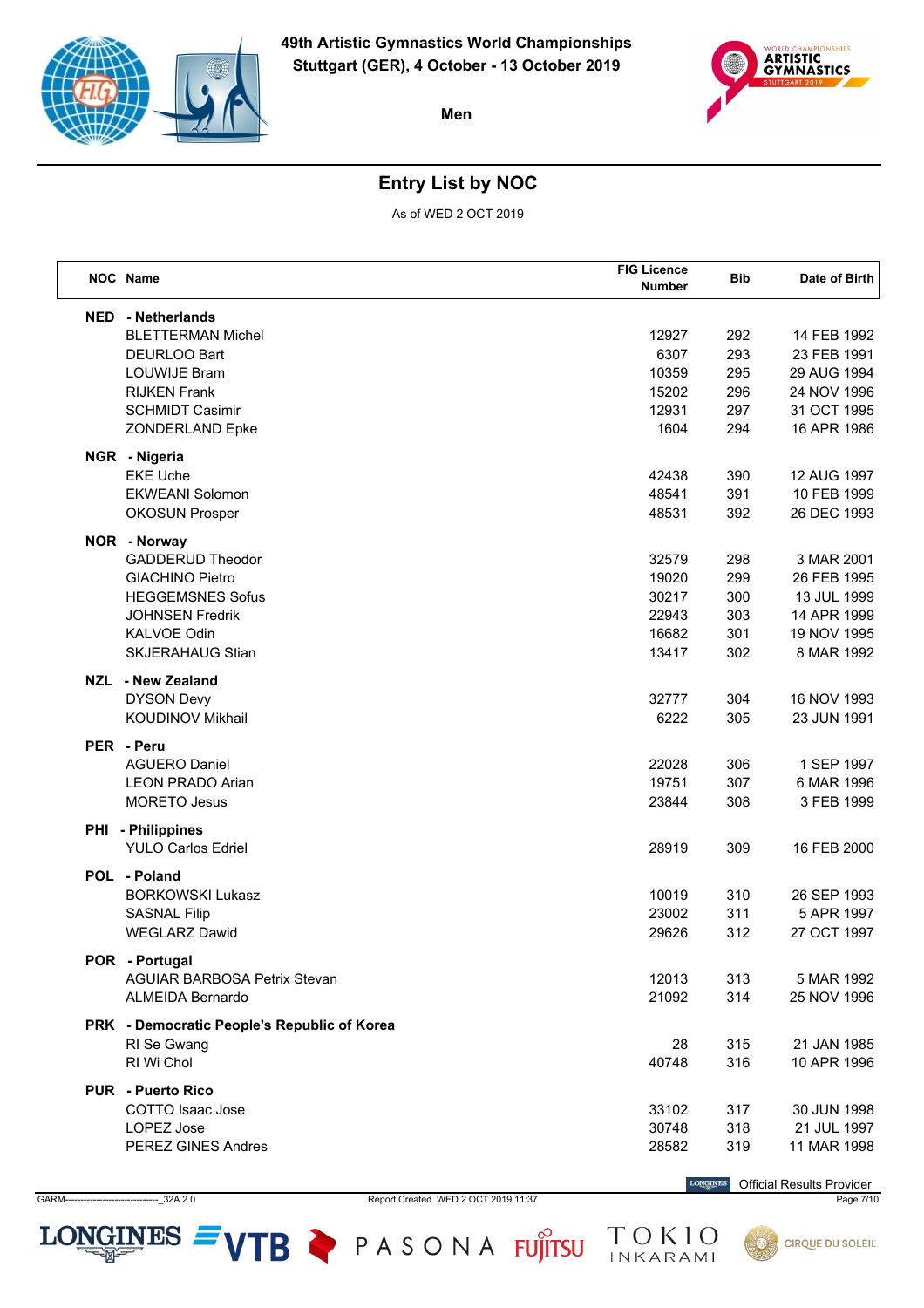



## **Entry List by NOC**

As of WED 2 OCT 2019

| NOC Name                        | <b>FIG Licence</b><br>Number | <b>Bib</b> | Date of Birth |
|---------------------------------|------------------------------|------------|---------------|
| QAT - Qatar                     |                              |            |               |
| <b>ALDYANI Ahmed</b>            | 6140                         | 320        | 11 MAR 1993   |
| <b>AL-HARITH Abdulla</b>        | 36477                        | 321        | 9 MAY 2001    |
| <b>MOSA Ahmed</b>               | 36472                        | 322        | 16 NOV 1999   |
| ROU - Romania                   |                              |            |               |
| <b>BATAGA Cristian</b>          | 9766                         | 323        | 10 APR 1988   |
| <b>COTUNA Vlad Bogdan</b>       | 14349                        | 324        | 4 NOV 1990    |
| <b>DRAGULESCU Marian</b>        | 3038                         | 325        | 18 DEC 1980   |
| <b>MARC Razvan-Denis</b>        | 41206                        | 326        | 17 AUG 2001   |
| MODOIANU-ZSEDER Toma Roland     | 28656                        | 327        | 31 JUL 1997   |
| <b>MUNTEAN Andrei Vasile</b>    | 15804                        | 328        | 30 JAN 1993   |
| <b>RUS</b> - Russian Federation |                              |            |               |
| <b>ABLIAZIN Denis</b>           | 9135                         | 329        | 3 AUG 1992    |
| <b>BELYAVSKIY David</b>         | 9138                         | 330        | 23 FEB 1992   |
| <b>DALALOYAN Artur</b>          | 9835                         | 331        | 26 APR 1996   |
| <b>NAGORNYY Nikita</b>          | 23271                        | 332        | 12 FEB 1997   |
| POLIASHOV Vladislav             | 13799                        | 333        | 4 APR 1995    |
| STRETOVICH Ivan                 | 16310                        | 334        | 6 OCT 1996    |
| SLO - Slovenia                  |                              |            |               |
| <b>BERTONCELJ Saso</b>          | 1616                         | 335        | 16 JUL 1984   |
| <b>KLAVORA Rok</b>              | 3403                         | 336        | 16 AUG 1988   |
| <b>TERBOVSEK Luka</b>           | 31675                        | 337        | 24 OCT 1996   |
| SRB - Serbia                    |                              |            |               |
| DEJANOVIC Bojan                 | 13015                        | 338        | 29 NOV 1994   |
| RAKOVIC Vlada                   | 35747                        | 339        | 1 APR 2001    |
| <b>VEFIC Petar</b>              | 24436                        | 340        | 21 JUN 1999   |
| SUI - Switzerland               |                              |            |               |
| <b>BAUMANN Christian</b>        | 10887                        | 341        | 25 FEB 1995   |
| <b>BRAEGGER Pablo</b>           | 10699                        | 342        | 27 NOV 1992   |
| GISCHARD Benjamin               | 10903                        | 343        | 17 NOV 1995   |
| <b>HEGI Oliver</b>              | 10703                        | 344        | 20 FEB 1993   |
| <b>SERHANI Taha</b>             | 10907                        | 345        | 27 MAY 1995   |
| <b>YUSOF Eddy</b>               | 10885                        | 346        | 2 OCT 1994    |
| SVK - Slovakia                  |                              |            |               |
| <b>MICHNAK Slavomir</b>         | 9512                         | 347        | 15 OCT 1992   |
| SWE - Sweden                    |                              |            |               |
| <b>IDESJOE Karl</b>             | 23463                        | 348        | 7 JUL 1996    |
| <b>RUMBUTIS David</b>           | 9627                         | 349        | 17 MAR 2000   |
| <b>VANSTROEM Kim</b>            | 18808                        | 350        | 20 MAR 1998   |
| SYR - Syrian Arab Republic      |                              |            |               |
| ALSOULIMAN Yazan                | 40936                        | 351        | 28 JUN 2000   |
|                                 |                              |            |               |

LONGINES  $=$  VTB  $\triangleright$  PASONA FUJITSU

 $\label{eq:conformal} \begin{minipage}{.4\linewidth} \textbf{LONGINES} \end{minipage}$ Official Results Provider

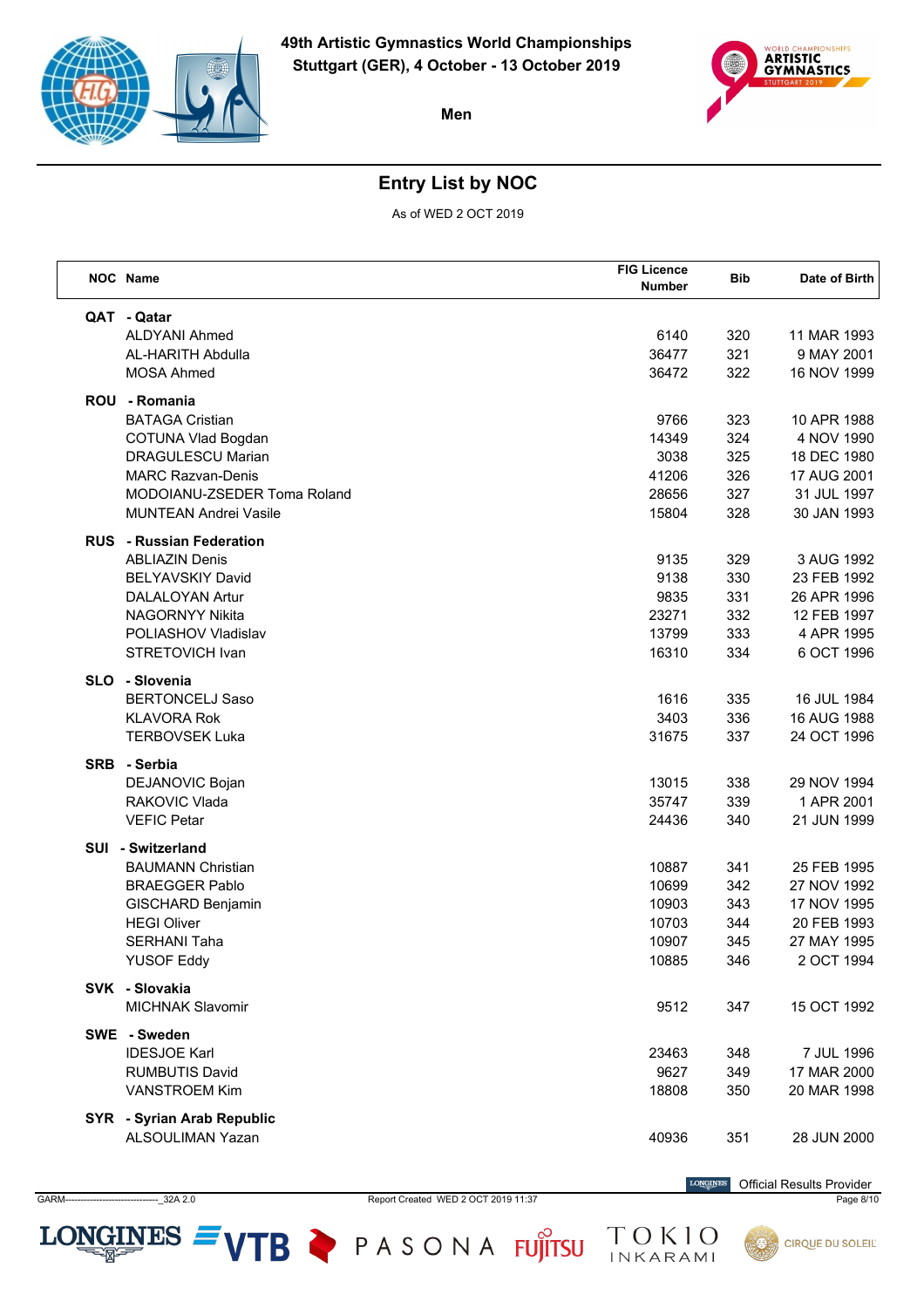



## **Entry List by NOC**

As of WED 2 OCT 2019

|     | <b>NOC</b> Name                       | <b>FIG Licence</b><br>Number | <b>Bib</b> | Date of Birth |
|-----|---------------------------------------|------------------------------|------------|---------------|
|     | <b>THA - Thailand</b>                 |                              |            |               |
|     | <b>PROMMANEE Jamorn</b>               | 22239                        | 352        | 26 JUL 1994   |
|     | SURINTORNTA Tikumporn                 | 29245                        | 353        | 28 MAY 1998   |
|     | TPE - Chinese Taipei                  |                              |            |               |
|     | <b>HSU Ping Chien</b>                 | 17747                        | 354        | 8 OCT 1994    |
|     | LEE Chih Kai                          | 20689                        | 355        | 3 APR 1996    |
|     | LIN Guan-Yi                           | 28766                        | 356        | 26 JAN 2000   |
|     | SHIAO Yu-Jan                          | 35251                        | 357        | 9 DEC 1999    |
|     | <b>TANG Chia-Hung</b>                 | 20688                        | 358        | 23 SEP 1996   |
|     | YU Chao Wei                           | 19487                        | 359        | 22 OCT 1993   |
|     | TTO - Trinidad and Tobago             |                              |            |               |
|     | FOX Joseph                            | 15527                        | 360        | 17 APR 1996   |
|     | <b>TUN - Tunisia</b>                  |                              |            |               |
|     | <b>TRABELSI Mohamed Aziz</b>          | 9026                         | 362        | 20 DEC 1995   |
|     | TUR - Turkey                          |                              |            |               |
|     | <b>ARCA Mustafa</b>                   | 33076                        | 363        | 25 MAR 1998   |
|     | <b>ARICAN Ferhat</b>                  | 12985                        | 364        | 28 JUL 1993   |
|     | <b>COLAK Ibrahim</b>                  | 15842                        | 365        | 7 JAN 1995    |
|     | <b>DEMIR Sercan</b>                   | 33061                        | 366        | 6 APR 1999    |
|     | <b>GUNDOGDU Yunus</b>                 | 21635                        | 367        | 2 JUL 1997    |
|     | <b>ONDER Ahmet</b>                    | 16021                        | 368        | 12 JUL 1996   |
|     | UKR - Ukraine                         |                              |            |               |
|     | HRYKO Vladyslav                       | 21232                        | 369        | 25 JAN 1997   |
|     | <b>PAKHNIUK Petro</b>                 | 9770                         | 370        | 26 NOV 1991   |
|     | RADIVILOV Igor                        | 9571                         | 371        | 19 OCT 1992   |
|     | VASYLENKO Maksym                      | 32225                        | 372        | 15 FEB 1999   |
|     | <b>VERNIAIEV Oleg</b>                 | 9336                         | 373        | 29 SEP 1993   |
|     | YUDENKOV Yevgen                       | 9570                         | 374        | 10 APR 1993   |
| URU | - Uruguay                             |                              |            |               |
|     | <b>CABRERA Gerardo</b>                | 19238                        | 375        | 28 MAR 1996   |
|     | <b>ROSTAGNO Victor</b>                | 23346                        | 376        | 4 DEC 1998    |
|     | <b>USA</b> - United States of America |                              |            |               |
|     | <b>BOWER Allan</b>                    | 22819                        | 377        | 7 MAR 1995    |
|     | <b>HOWARD Trevor</b>                  | 42436                        | 378        | 17 APR 1993   |
|     | <b>MIKULAK Samuel</b>                 | 13254                        | 379        | 13 OCT 1992   |
|     | <b>MODI Akash</b>                     | 20914                        | 380        | 9 MAY 1995    |
|     | <b>MOLDAUER Yul</b>                   | 17961                        | 381        | 26 AUG 1996   |
|     | <b>WISKUS Shane</b>                   | 33896                        | 382        | 1 OCT 1998    |
|     | UZB - Uzbekistan                      |                              |            |               |
|     | ABDURAKHIMOV Rasuljon                 | 20448                        | 383        | 3 OCT 1996    |
|     | AZIMOV Abdulla                        | 20444                        | 384        | 20 MAR 1996   |
|     | <b>ERGASHEV Khabibullo</b>            | 46448                        | 385        | 6 MAY 1999    |
|     |                                       |                              |            |               |

GARM------------------------------\_32A 2.0 Report Created WED 2 OCT 2019 11:37 Page 9/10

LONGINES  $=$  VTB  $\geq$  PASONA FUJITSU

Official Results Provider